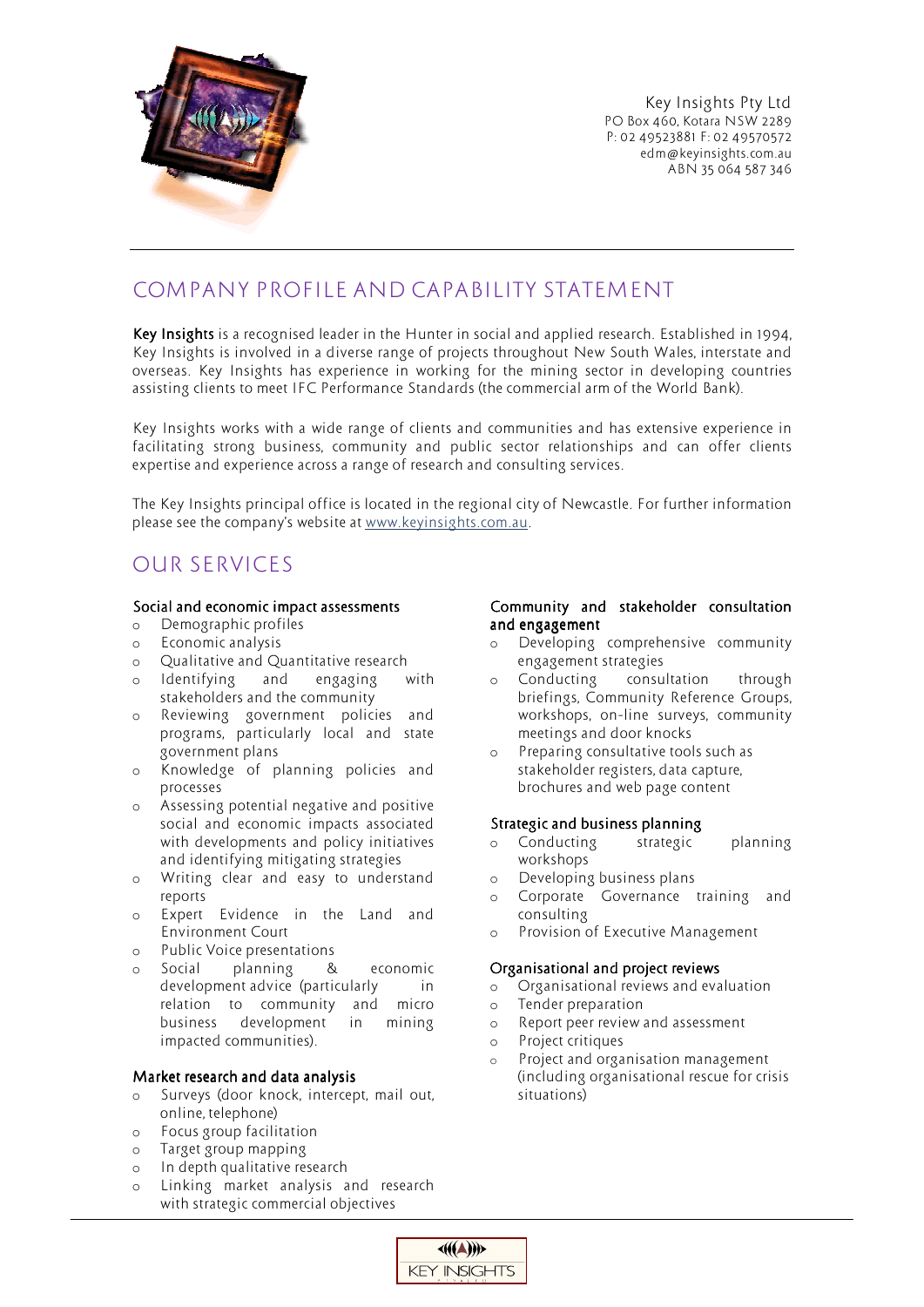### INDUSTRY EXPERIENCE

Key Insights has successfully undertaken projects across the following sectors with examples of our main clients listed:

### Corporate Sector:

A large number of Key Insights' clients are corporate clients and we value providing rigorous research to assist sound planning and decision-making. We understand clients' business objectives and deadlines. We manage our projects to time and to budget.

For the residential development industry; Key Insights has provided a range of social and economic impact assessments and community consultation programs. Previous clients include: Australand, Buildev, Mirvac, Lendlease, Stockland, County Property Group, Hunter Land, Stronarchs and Rosecorp.

For the mining industry; Key Insights has provided social and economic assessments, close of mine planning, community engagement strategies and strategic planning consultancy. Clients include BHP Billiton, Xstrata, Allied Gold and Narrabri Coal.

For the liquor retail industry; Key Insights has provided Category A and Category B Social Impact Assessments. Clients include IGA and Metcash independent operators, Ritchies Supermarkets and Cellarbrations outlets. Key Insights has also provided detailed data analysis for presentation to the NSW Licensing Court.

### Government Sector and Institutions:

Key Insights has been engaged by Federal, State and Local Government agencies and worked cooperatively with Universities and other institutions on a wide range of research, community consultation, policy development and consultancy projects. Clients include:

**International:** United Nations International Criminal Tribunal for Rwanda.

Commonwealth: Department of Education, Employment and Workplace Relations, Attorney General's Department, ECEF and the Office of Labour Market Adjustment.

State: NSW Department of Aging Disability and Homecare, NSW Department of Community Services, NSW Department of Health and the NSW Bureau of Crime Statistics and Research.

Local: Newcastle City Council, Lake Macquarie City Council, Maitland City Council, Cessnock City Council, Port Stephens City Council, Liverpool City Council and Upper Hunter Shire Council.

State Corporations: Hunter Development Corporation, RailCorp, QRNational, Landcom.

Institutions: University of Newcastle, National Centre for Indigenous Research (ANU), TAFE NSW, ANZ Bank (Solomon Islands Mining Project), WEA NSW, NSW Council of Adult and Community Eduction.

### **Community Sector:**

Key Insights has over 30 years of experience in the community sector and are committed to helping community based organisations achieve social outcomes in their local communities.

Clients include: Catholic Diocese of Newcastle-Maitland, The Uniting Church of Australia, Mission Australia, Life Without Barriers, Lifestyle Solutions, Foster Care Association Newcastle Family Support Service, Special Olympics, Newcastle Youth Service and The Margaret Jurd Learning Centre and several Indigenous Land Councils and Indigenous corporations and businesses.